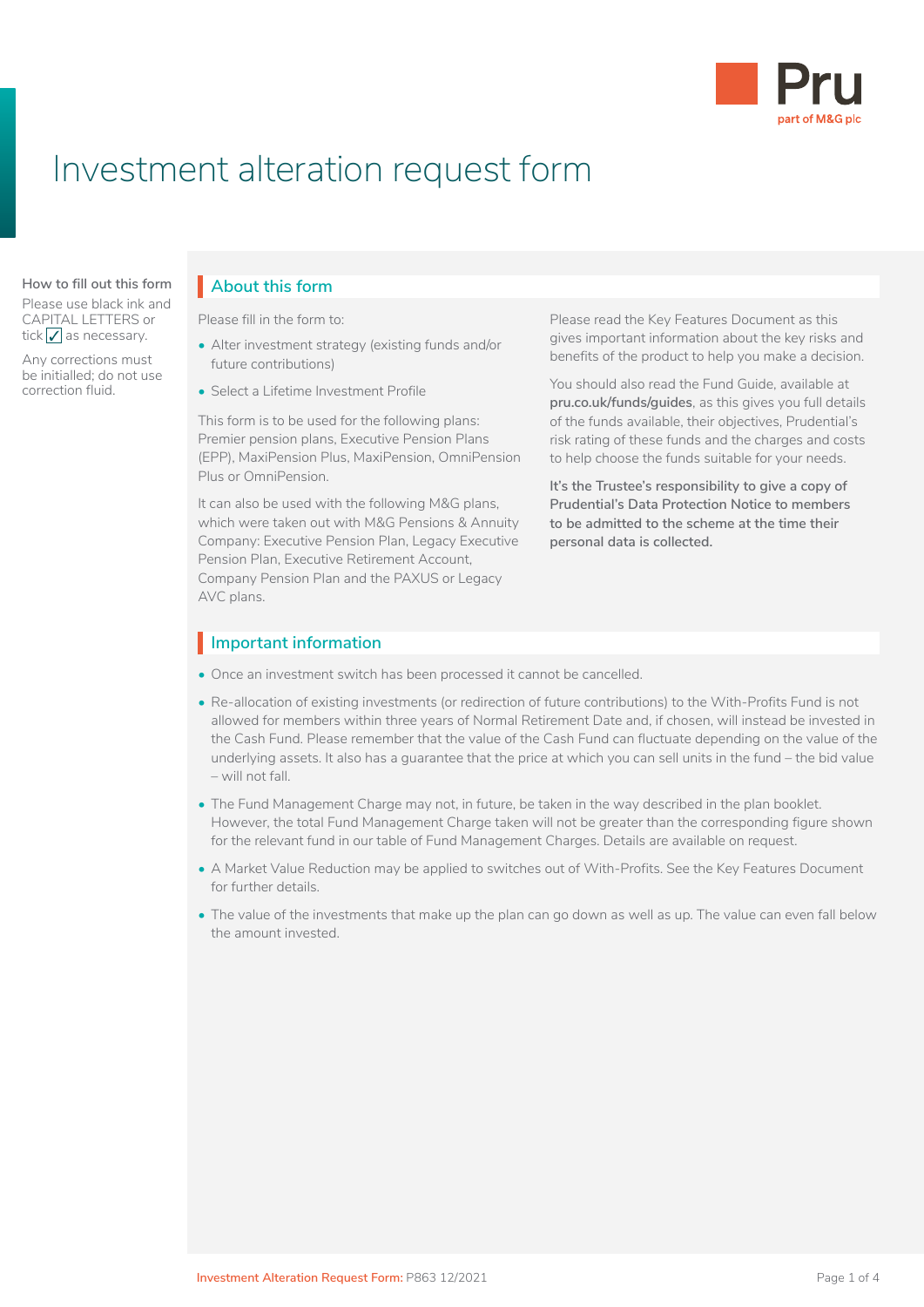|                                                                                              | Part A - Scheme and member details                                                                                                                                                                                                        |          |  |  |
|----------------------------------------------------------------------------------------------|-------------------------------------------------------------------------------------------------------------------------------------------------------------------------------------------------------------------------------------------|----------|--|--|
|                                                                                              | Scheme name                                                                                                                                                                                                                               |          |  |  |
|                                                                                              |                                                                                                                                                                                                                                           |          |  |  |
|                                                                                              | Scheme or plan number<br>We request the revised investment strategy as detailed in this form.                                                                                                                                             |          |  |  |
|                                                                                              | Signed for and on behalf of the Trustees<br>Date<br>$\Box$<br>M<br>M<br>D.                                                                                                                                                                |          |  |  |
|                                                                                              | Ignore the rest of this section unless the plan to be altered relates to an individual member or an individual plan.<br>Member (if applicable)                                                                                            |          |  |  |
|                                                                                              | Plan number<br>National Insurance Number<br>If this request is to apply to all the member's plans in this scheme please tick this box<br>(If this box is not ticked, this request will apply to the above plan only).                     |          |  |  |
|                                                                                              | Part B - Lifetime Investment Profiles                                                                                                                                                                                                     |          |  |  |
|                                                                                              | Please complete this section if you want a Lifetime Investment Profile.                                                                                                                                                                   |          |  |  |
| Please tick only<br>one option.                                                              | These options don't apply to With-Profits investments or to the M&G plans listed on page 1 of this form.                                                                                                                                  |          |  |  |
|                                                                                              | If you select one of these options using this form, any switches to the option selected will only start after<br>the addition has been confirmed by us and when your plan has 10 years or less to go until the Normal<br>Retirement Date. |          |  |  |
|                                                                                              | Lifetime Investment Profile targeting retirement options<br>Lifetime Investment Profile targeting an annuity                                                                                                                              |          |  |  |
|                                                                                              | Lifetime Investment Profile targeting 100% cash<br>Lifetime Investment Profile targeting drawdown                                                                                                                                         |          |  |  |
|                                                                                              | Part C - Target Investment Strategy                                                                                                                                                                                                       |          |  |  |
|                                                                                              | Please complete this section to specify the target percentage in each investment fund selected. We'll calculate<br>the percentage of units to be cancelled to meet your Target Investment Strategy.                                       |          |  |  |
|                                                                                              | DO NOT complete this section if you want to give your exact requirements on the percentage(s) of existing<br>investments to be cancelled - complete 'Part D - Detailed fund selection' instead.                                           |          |  |  |
| Fractions of 1% should<br>not be used.                                                       | Fund                                                                                                                                                                                                                                      | Target % |  |  |
| The maximum number of<br>funds which can be used<br>for investment at any<br>one time is 20. |                                                                                                                                                                                                                                           |          |  |  |
|                                                                                              | Total                                                                                                                                                                                                                                     | 100%     |  |  |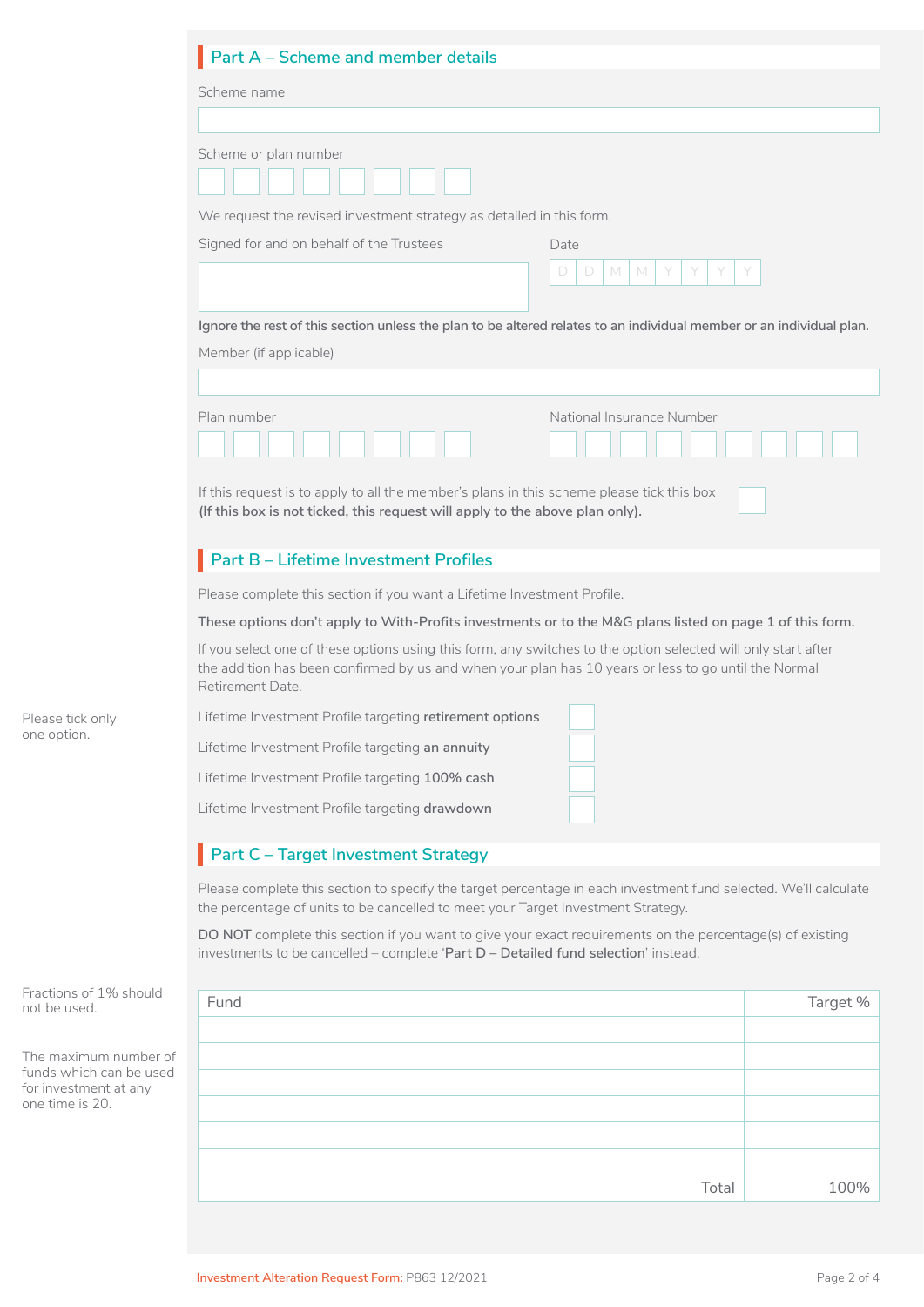|                                                                                              | Part C - Target Investment Strategy - continued                                                                                                                                                                                                                     |                        |                        |  |
|----------------------------------------------------------------------------------------------|---------------------------------------------------------------------------------------------------------------------------------------------------------------------------------------------------------------------------------------------------------------------|------------------------|------------------------|--|
|                                                                                              | Do you want to alter                                                                                                                                                                                                                                                | Tick as<br>appropriate |                        |  |
|                                                                                              | Investment of both existing and future contributions?                                                                                                                                                                                                               |                        |                        |  |
|                                                                                              | Existing investments only?                                                                                                                                                                                                                                          |                        |                        |  |
|                                                                                              | Investment of future contributions only?                                                                                                                                                                                                                            |                        |                        |  |
|                                                                                              | If Part C is completed, do not complete Part D.                                                                                                                                                                                                                     |                        |                        |  |
| Fractions of 1% should<br>not be used.                                                       | Part D - Detailed fund selection                                                                                                                                                                                                                                    |                        |                        |  |
|                                                                                              | Please complete this section to specify your exact requirements on the percentage(s) of existing investments<br>to be cancelled, and the percentage(s) of cash realised to be applied to the revised fund selection and the<br>redirection of future contributions. |                        |                        |  |
|                                                                                              | Existing investments                                                                                                                                                                                                                                                |                        |                        |  |
| Fractions of 1% should<br>not be used.                                                       | Fund                                                                                                                                                                                                                                                                |                        | % $to$<br>be cancelled |  |
|                                                                                              |                                                                                                                                                                                                                                                                     |                        |                        |  |
|                                                                                              |                                                                                                                                                                                                                                                                     |                        |                        |  |
|                                                                                              |                                                                                                                                                                                                                                                                     |                        |                        |  |
|                                                                                              |                                                                                                                                                                                                                                                                     |                        |                        |  |
|                                                                                              |                                                                                                                                                                                                                                                                     |                        |                        |  |
|                                                                                              |                                                                                                                                                                                                                                                                     |                        |                        |  |
|                                                                                              | Application of existing investments                                                                                                                                                                                                                                 |                        |                        |  |
| Fractions of 1% should<br>not be used.                                                       |                                                                                                                                                                                                                                                                     |                        | % of                   |  |
|                                                                                              | Fund                                                                                                                                                                                                                                                                |                        | cash realised          |  |
|                                                                                              |                                                                                                                                                                                                                                                                     |                        | to be applied          |  |
| The maximum number of<br>funds which can be used<br>for investment at any<br>one time is 20. |                                                                                                                                                                                                                                                                     |                        |                        |  |
|                                                                                              |                                                                                                                                                                                                                                                                     |                        |                        |  |
|                                                                                              |                                                                                                                                                                                                                                                                     |                        |                        |  |
|                                                                                              |                                                                                                                                                                                                                                                                     |                        |                        |  |
|                                                                                              |                                                                                                                                                                                                                                                                     |                        |                        |  |
|                                                                                              |                                                                                                                                                                                                                                                                     | Total                  | 100%                   |  |
|                                                                                              | Future contributions                                                                                                                                                                                                                                                |                        |                        |  |
| Fractions of 1% should<br>not be used.                                                       | Fund                                                                                                                                                                                                                                                                |                        | % contribution         |  |
|                                                                                              |                                                                                                                                                                                                                                                                     |                        |                        |  |
|                                                                                              |                                                                                                                                                                                                                                                                     |                        |                        |  |
|                                                                                              |                                                                                                                                                                                                                                                                     |                        |                        |  |

Total 100%